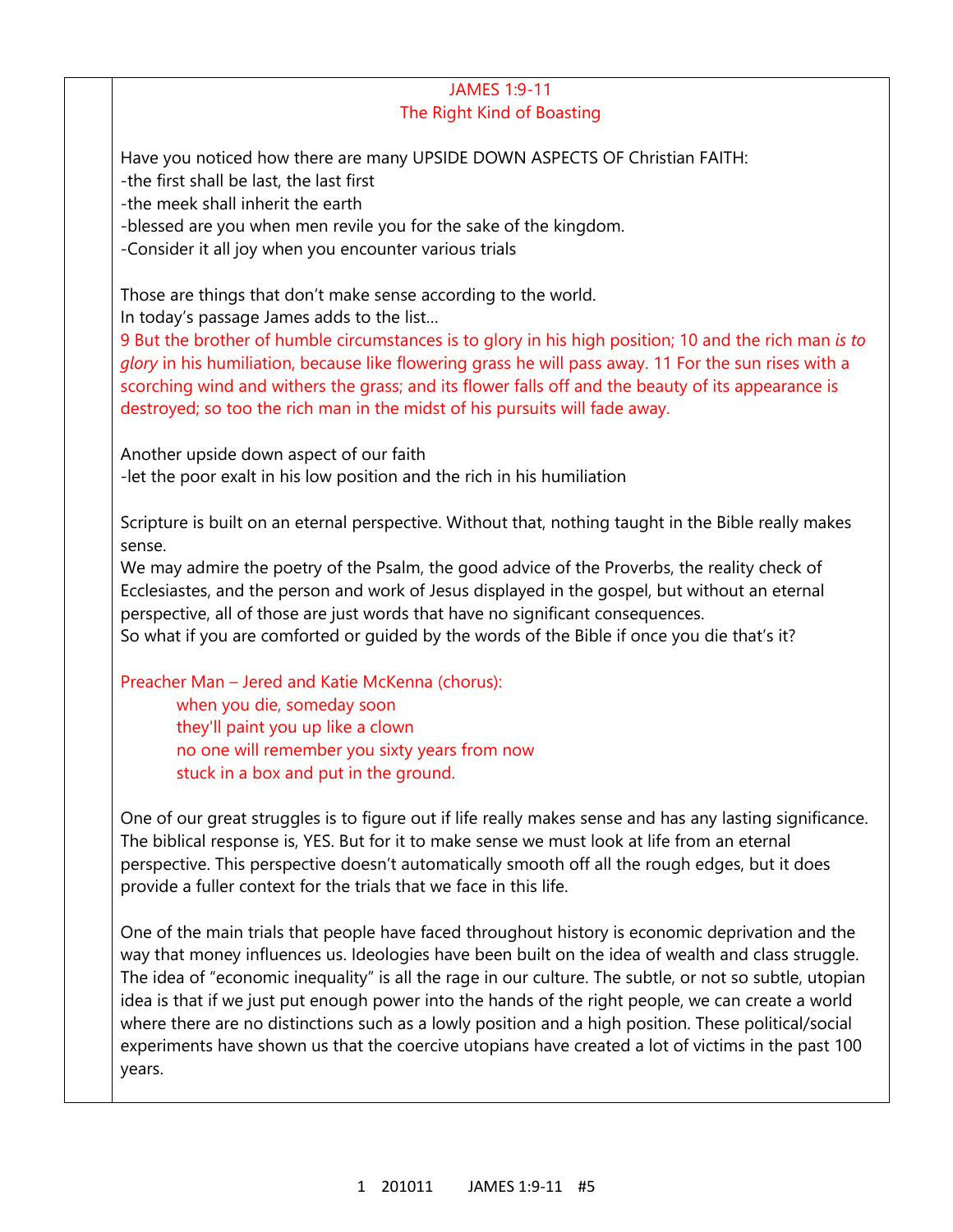James gives a perspective that challenges all of us as he draws our attention to an eternal perspective. Have you noticed how scripture calls us to boast, rejoice, or exalt in the strangest things --our trials -our lowly condition - our humiliation -The cross of Christ Scripture is so counter cultural that it must be crazy OR IT IS TRUE. Since it is based on the historic reality of the resurrection of Jesus, we can be assured that it's true, but that doesn't make it easy. From the moment that we are given new life by the Spirit of God, we are called to a life that is supernatural. As followers of Jesus Christ we are called to high standards of values, morality, sacrifice, and loving others. That's why we have the Holy Spirit. In addition, we have the scripture – to give us the revealed will of God for His chosen, set apart people There should be a gospel uniqueness in how we invest our lives in terms of our time, talent, and treasure. V. 9-11 A practical issue of wisdom – eternal perspective There is no greater servant of Wisdom than an Eternal Perspective. It enables us to navigate wealth and humble circumstances. (C.J. Mahaney) Motyer: The illustrations of the poor and the rich do no more than drive this lesson home: each is exhorted to see his lot in the light of spiritual reality. To his financial adversities, the poor brother says, 'But how rich I am!' To his earthly glories, the rich brother says, 'But what a wretch I am!' Each keeps life in the perspective of eternity. If we were to choose between door  $#1$  – the trial of a lowly condition, or door  $#2$  – the trial of wealth, my guess is that most of us would choose door #2. EX We're like Uncle Max in the Sound of Music – "I love rich people, I love the way they live. I love the way I live when I'm with them." TRUE CONFESSION – there were times I felt that way when we were in support raising ministries for 15 years. Both are trials – Dr. Krabbendam – A student once said, "If both are trials, I'd like to choose wealth." Dr. K said, "Remember what Jesus said about a rich man entering the kingdom of heaven. He didn't say that about being poor." INSIGHTS from the Practical Wisdom of James V. 9-11 - Our present condition is deceptive and temporary: the "low" condition looks low when we don't have the eyes of faith to see our riches in Christ. The "high" position looks high when we don't have the eyes of faith to see our helpless hopeless condition apart from Christ. Whether we are in the lowly state or the high position, it is temporary. Our days are numbered and then we enter the glorious condition as co-heirs of Christ.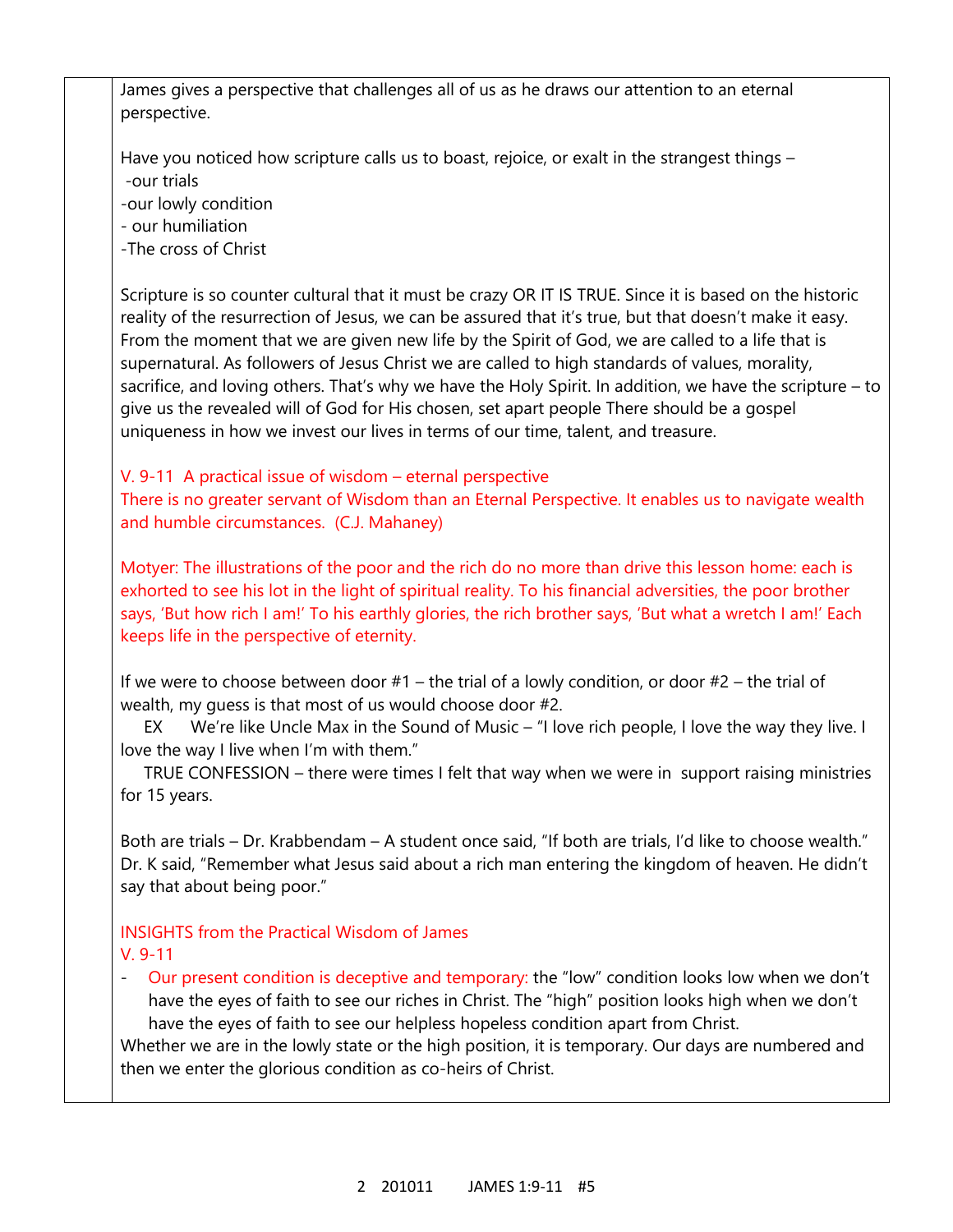| If our central and defining value isn't the gospel, then we will see ourselves and others in terms<br>$\sim$ $-$<br>of worldly condition.                                                                                                                                                                                                                                                                                                                                                    |
|----------------------------------------------------------------------------------------------------------------------------------------------------------------------------------------------------------------------------------------------------------------------------------------------------------------------------------------------------------------------------------------------------------------------------------------------------------------------------------------------|
| We assign value, meaning and worth to people based on their circumstance of life and we end up<br>with the identity politics that has overwhelmed our political, social, and educational institutions.<br>When an eternal perspective is gone, and thus the idea of people being made in the image of God is<br>gone, then we're left with temporal worldly definitions of identity.<br>The BIBLICAL response should look very different from the world's response. One is rooted in eternal |
| values and the other is rooted in the here and now.                                                                                                                                                                                                                                                                                                                                                                                                                                          |
| - There is a gospel truth that surpasses our earthly situation and gives an overriding perspective to<br>our lives, even to the point of making the lowly boast in their exaltation and the rich to boast in their<br>humiliation.                                                                                                                                                                                                                                                           |
| The gospel should be doing one of two things to our hearts. When we feel lowly in terms of<br>the world's values or circumstances, the gospel should be a source of boasting. When we feel rich<br>(proud, self-assured, superior to others), we should be humbled by the gospel as we remember our<br>condition before God i.e. helpless and worthy of being hated by God.                                                                                                                  |
| As Jack Miller put it in his devotional - Saving Grace (Oct 9) "You cannot be happy if all you live<br>for is this world." Whether you are rich or poor, this world alone won't satisfy and bring real joy.                                                                                                                                                                                                                                                                                  |
| <b>LOWLY MAN</b> (many of the scattered brethren were living in poverty; they were in a lowly condition<br>in terms of their socio-economic condition)                                                                                                                                                                                                                                                                                                                                       |
| Note that the church is made up of a cross section of the population.<br>No one would blame the poor man for being discontent in his situation. It is perfectly<br>understandable, yet James doesn't go there.                                                                                                                                                                                                                                                                               |
| Note what James doesn't say: << Envy those who have more.>> << Despise those who are rich,<br>tear down the system;>>                                                                                                                                                                                                                                                                                                                                                                        |
| James gives a radically different WISDOM perspective on how we respond to our situation in life.                                                                                                                                                                                                                                                                                                                                                                                             |
| True contentment comes not in being great in this world, but in being great in the company of<br>angels and in the household of God and such is the case of all who are adopted into His family.<br>"The lowly is to understand that he has sufficient consolation in his adoption alone, so as not to<br>grieve unduly for a less prosperous state of life." - Calvin                                                                                                                       |
| The lowly man is told to do something that we normally tell our kids to avoid - "BOAST". He is to<br>boast or glory in her exaltation; that he is lifted up.                                                                                                                                                                                                                                                                                                                                 |
| The lowly man is not to boast in his poor condition, but in his exaltation that comes in his condition<br>IN Christ.                                                                                                                                                                                                                                                                                                                                                                         |
| What are the benefits of that condition?                                                                                                                                                                                                                                                                                                                                                                                                                                                     |
| <b>PEACE WITH God</b><br><b>ETERNAL LIFE WITH God</b>                                                                                                                                                                                                                                                                                                                                                                                                                                        |
| AN ETERNAL HOPE                                                                                                                                                                                                                                                                                                                                                                                                                                                                              |
|                                                                                                                                                                                                                                                                                                                                                                                                                                                                                              |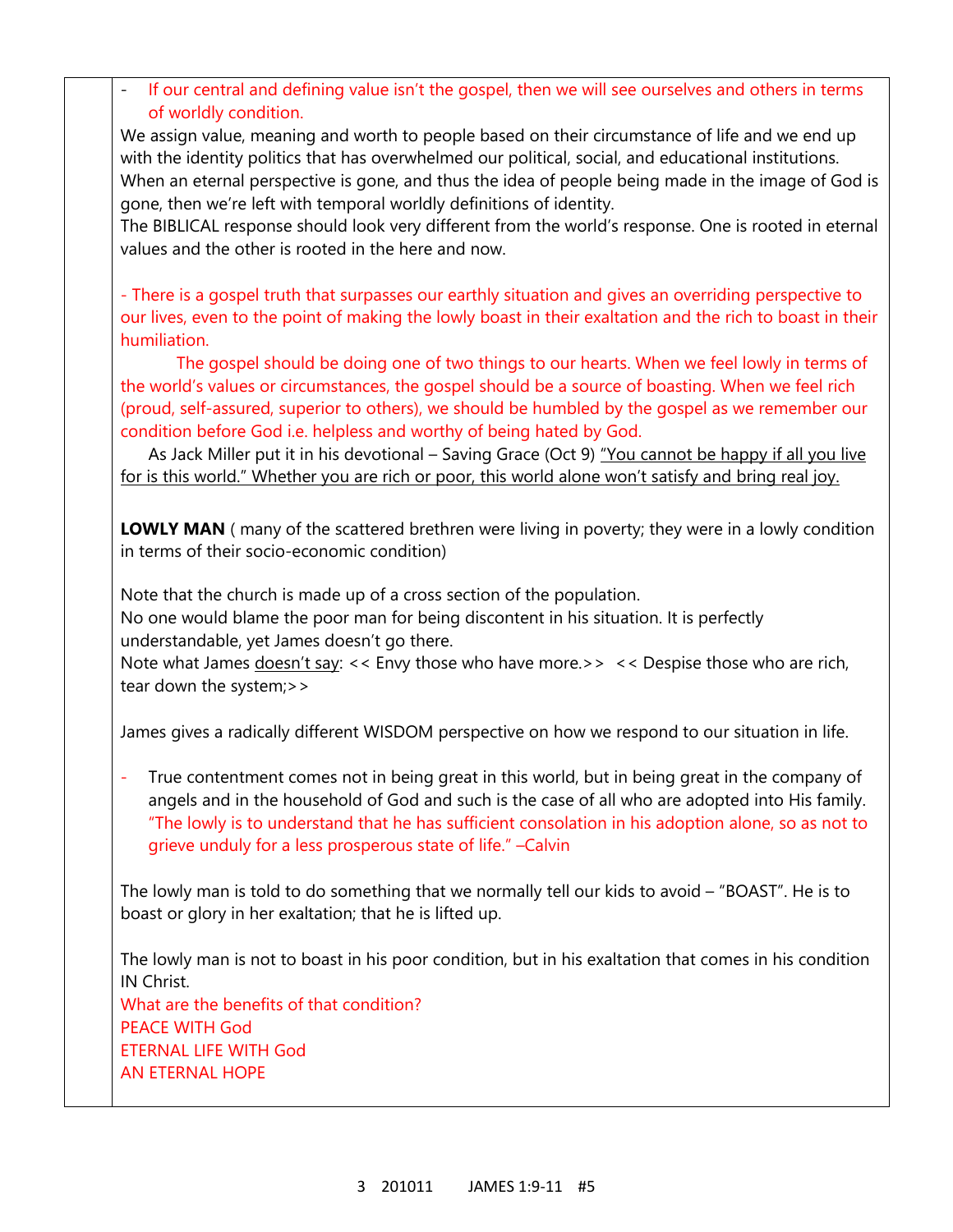The true identity of a believer IS NOT in his or her social or economic condition, but it is in Christ. The Christian is one who belongs to a heavenly realm. One day that spiritual reality will be revealed. (Col 3:4) That is the truth that gripped the early church and enabled believers to endure, thrive, and impact the culture. Our earthly status is deceptive and says very little about who we really are as believers.

HOW DOES THE LOWLY MAN BOASTING IN HIS EXALTATION GLORIFY God? - It shows that God, not things, is his treasure.

- Contentment in a lowly condition is the glory of the Christian and of God when the heart is rejoicing in all that God is for us in Christ.

## **RICH MAN- Make no mistake, by the world's standards everyone in this room is RICH.**

(This could apply to anyone who excels in honor, dignity, or in any other external thing i.e. who may be prone to evaluate his / her worth on a success – fail basis. EX: beauty, intelligence, athletic ability, artistic ability, moral virtue, etc)

THERE IS A DANGER TO RICHES – they keep you from humility – We must be intentional about remembering Grace. That is the most important time to repent – when you're reaching your goals and blessings are coming. Meet the good times with repentance. The essence of sin is to substitute yourself for God, or put something else in his place

The rich man could look at his situation and could become so satisfied with the gifts that he has, that he forgets the giver. The rich Christian could easily delight in his riches, rather than realizing that God has surrounded him with things that will ultimately pass away.

Rejoicing in being a servant of Christ is the glory of the rich Christian when the heart is rejoicing in all that God is for us in Christ.

## EX: Philip Humber

[https://www.nbcsports.com/chicago/white-sox/why-philip-humber-could-never-recapture-his](https://www.nbcsports.com/chicago/white-sox/why-philip-humber-could-never-recapture-his-perfect-game-magic)[perfect-game-magic](https://www.nbcsports.com/chicago/white-sox/why-philip-humber-could-never-recapture-his-perfect-game-magic)

April 21st 2012 Philip Humber, pitching for the Chicago White Sox, threw the 21st perfect game in baseball history, He only had 16 victories in his career and that was his first complete game. Now I mention this because Philip Humber is an earnest Christian man and a wise man. After his accomplishment, he tweeted:Jer 9:23-24

"…nothing to be compared to knowing God. And then added the reference, Jeremiah 9:23-24, which, as you may remember, reads:

"Let not the wise man boast in his wisdom, let not the mighty man boast in his might, let not the rich man boast in his riches, but let him who boasts boast in this, that he understands and knows me, that I am the Lord who practices steadfast love, justice, and righteousness in the earth. For in these things I delight, declares the Lord."

That is exactly what James was saying, though James also reminds us of the deceptive and temporary quality of our lives in this world. Friends, we must note how foolish it is to devote our hearts to find our meaning in something so soon to be lost. Philip Humber learned about that too.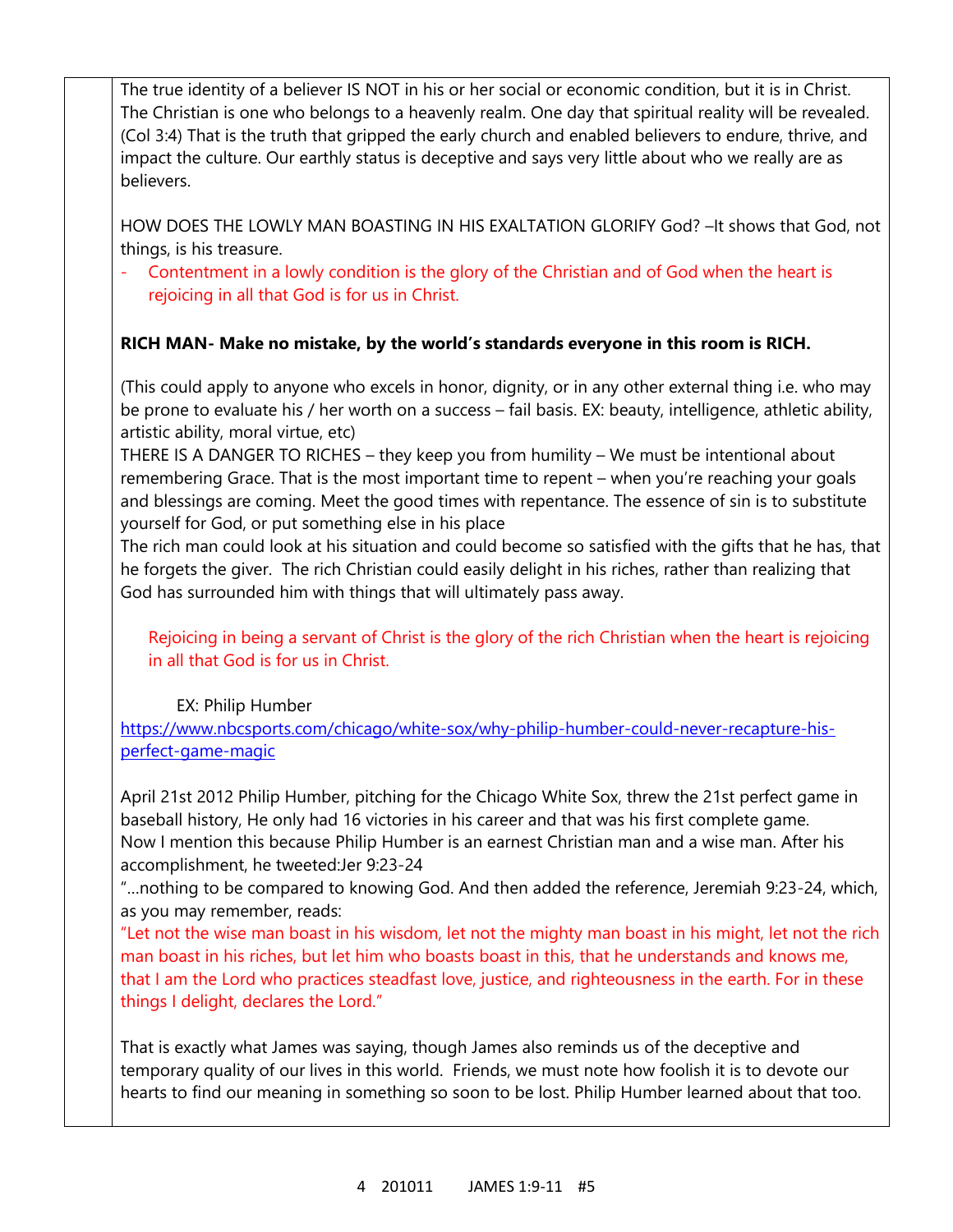Since his perfect game in 2012, he lost his position with the White Sox – he simply didn't pitch well enough – was picked up by the Houston Astros, soon lost his position with them, played 2013 in the Oakland A's minor league system, in 2014 was playing in South Korea and was finally cut by that Korean team. Philip Humber, quite literally, had his one day in the sun! He didn't have to wait until his death to lose what he had; he's still a young man and has already lost it.

So far as fame and fortune and boatloads of money are concerned, his grass has already withered, his flower has already fallen, and his beauty has already perished. As a rich man – so far as the world measures wealth – he has already faded away in the midst of his pursuits. But, we might imagine that Philip Humber is someone who understands very well that what he has lost is a mere bauble in comparison to what is his in Christ. When he was rich he boasted in his humiliation – that he was a sinner saved by grace – and now that he is in a relatively lowly condition he can very happily boast in his exaltation!

## The hidden pressure for the lowly man or rich man is trying to build or maintain a reputation before God.

One may struggle with feeling like a loser because worldly success never came. The other may feel the pressure of having to prove that his success wasn't a fluke. That's what happened to Humber. Every game after that perfect game was filled with the pressure of showing he wasn't a fluke.

Have you ever felt that way? Trying to prove you're not as bad as you look or that you're actually as good as you look.

Don't we try that with God?

STOP IT and believe the GOOD NEWS that Jesus IS as good as He looks and through faith IN HIM we are given a perfect record before God.

James is assuming belief in Christ on the part of his readers, so he doesn't lay out the teaching of salvation by grace alone through faith alone in Christ alone the way Paul does in several of his letters. So let me bring some clarity as we prepare for the Table…

Faith is a "trust transfer"

We admit that our faith has been in something other than God - typically in ourselves, in our best efforts. We admit that and then we transfer that faith from our own good works and place it in Christ alone. We embrace the central realities of the gospel which teaches us that we are bigger sinners than we dare admit, but through Christ we are more loved and forgiven than we dare imagine.

The ABC's of a Trust Transfer –

A - Admit that you can't save yourself and that you need grace – That means there is GOOD NEWS FOR YOU

B- Believe that Jesus is the only Wisdom and Savior who can forgive your sin and heal your heart C- confess to God that you want to trust Jesus as your savior and Lord.

As we COME TO THE TABLE we see that this passage from James 1 is a **POINTER TO Christ**

Jesus was rich and became low.

For you know the grace of our Lord Jesus Christ, that though He was rich, yet for your sake He became poor, so that you through His poverty might become rich. 2 Cor 8:9